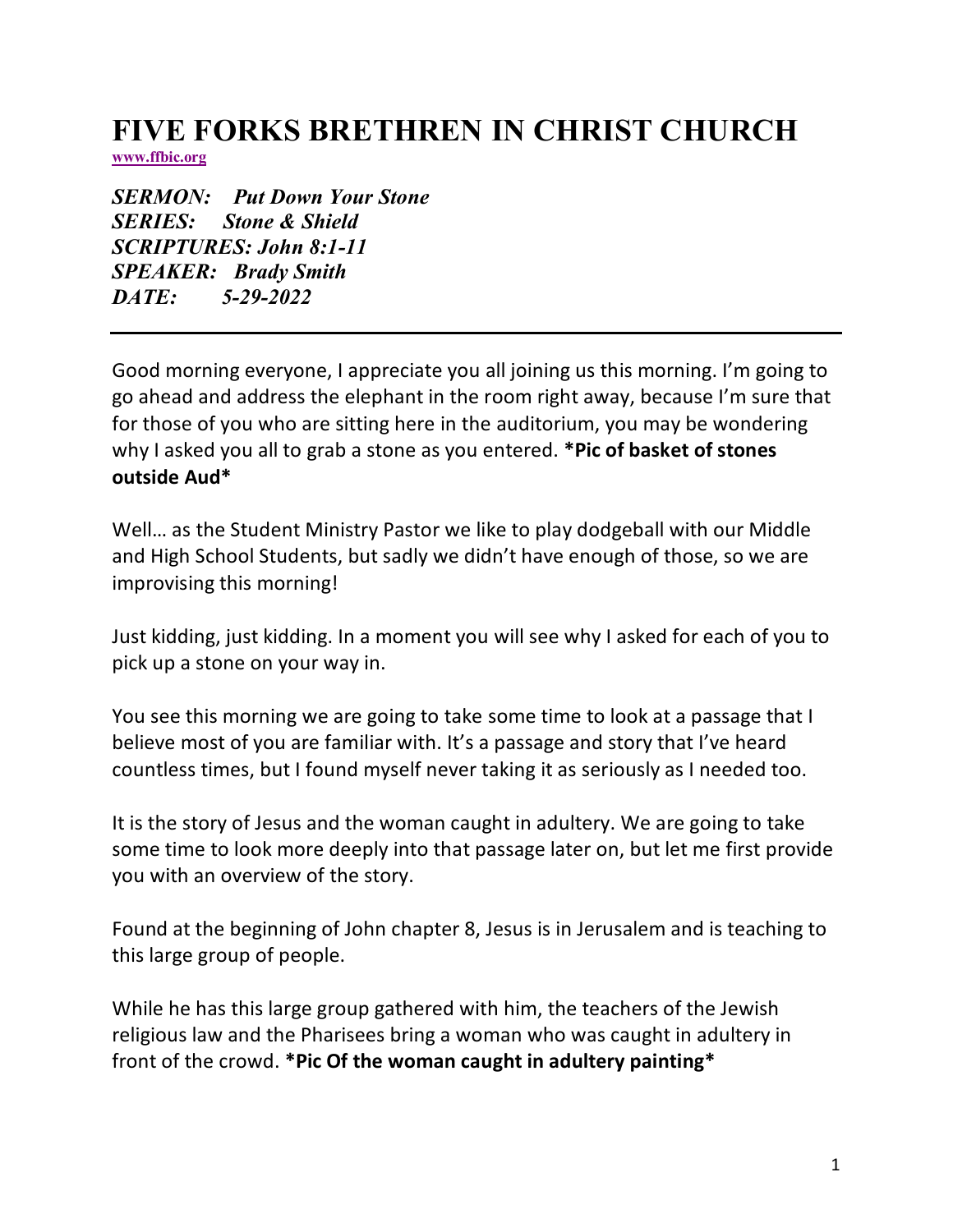Why did the Pharisees and religious leaders do this? Because they were trying to have the woman stoned for her crimes, and wanted to know how Jesus would react.

There is much more to this story, which we will get into later, but I want to stop us right there and have you think on this question…

## **How would you describe the Pharisees and religious leaders in this story?**

Perhaps you would describe them as…

**Ruthless? Heartless? Selfish? Evil?**

I mean think about it… they honestly did not care about the woman at all, their main goal was to use her in order to get Jesus to "slip-up" and make a mistake.

That's pretty messed up, wouldn't you say? How could these people who claim to believe in God and his Word react this way?

I have probably read or heard this story about a hundred times. And every time I find myself thinking, "Wow! Those people were RUTHLESS!"

But when I was rereading this story again for the hundred and first time, something clicked… Those Pharisees and religious leaders that I always viewed as being ruthless, actually reminded me of someone else who can be pretty ruthless sometimes, despite how they fully believe in God and his Word…

That person? ...is myself.

You see, a few months ago I was making dinner for Lexie and I, and while I was just about done making it she walked into the kitchen and said, "You know what really bums me out? Things like this…" And she proceeded to show me a post from social media of somebody calling out the hypocrisy of Christians and Christian faith.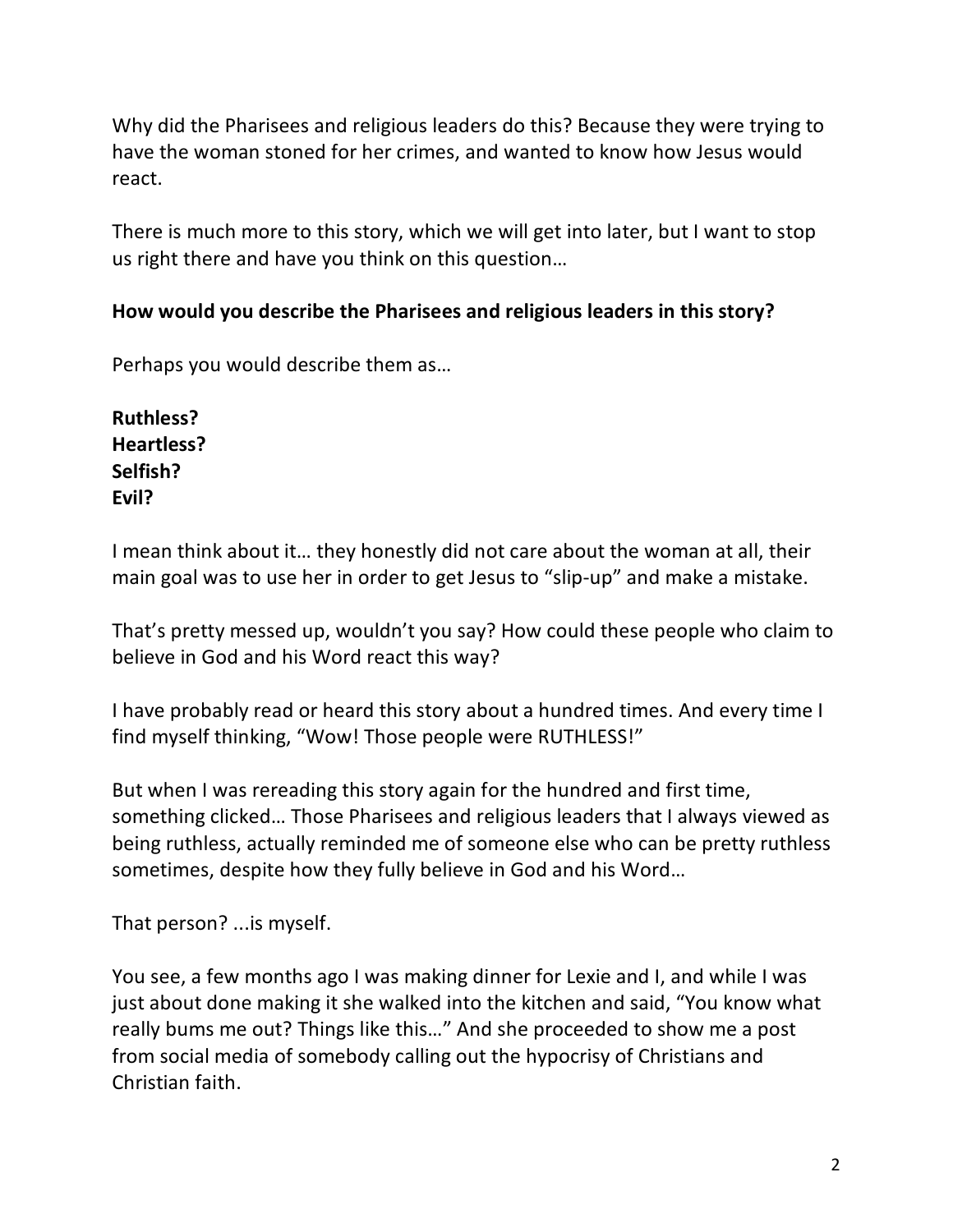As she showed me this picture, my initial reaction was, "That frustrates me so much! If you're going to call out Christians, then you need to at least know what it is that Christians believe!" But Lexie responded by saying, "It's not that, it just makes me sad that this is how Christians are viewed by others sometimes."

If I'm being honest, Lexie's words didn't even register with me in that moment as I was still all huffy about what this person had said. And as I continued to make dinner I found myself thinking of what I would say to this person if we were to have an actual debate.

Maybe I'm the only person who does this, but sometimes in my mind I will have this hypothetical debate with someone about a topic and I'll go through what I could say in response or questions I would ask them.

So here I was having this made up debate or discussion in my head with this person. I found myself occasionally smirking as I would come up with zingers and good points about what they said was wrong, and after doing this for a few minutes I paused.

Because the next question that I came up with if I were having this discussion with this person was, "Okay, now tell me what it is that YOU believe."

And you want to know something? I was so quick to get angry and frustrated about what they said about my beliefs, but it took me so long to even think about asking why they would say that in the first place! What experiences did they have that led them to say these things? Just as I am criticizing them about knowing so little about my beliefs, I know so little about theirs.

I was so quick to come up with witty arguments, ready to attack… but when I do that, I'm not acting out what it is that I say I believe. Because man… I can be ruthless. And I don't think I'm the only one who is like that.

That's why our goal for this two-week series is for us to continue discussing a topic that Pastor Ray introduced to us a few months ago. We want to practice showing extravagant love to others, even in times of disagreement.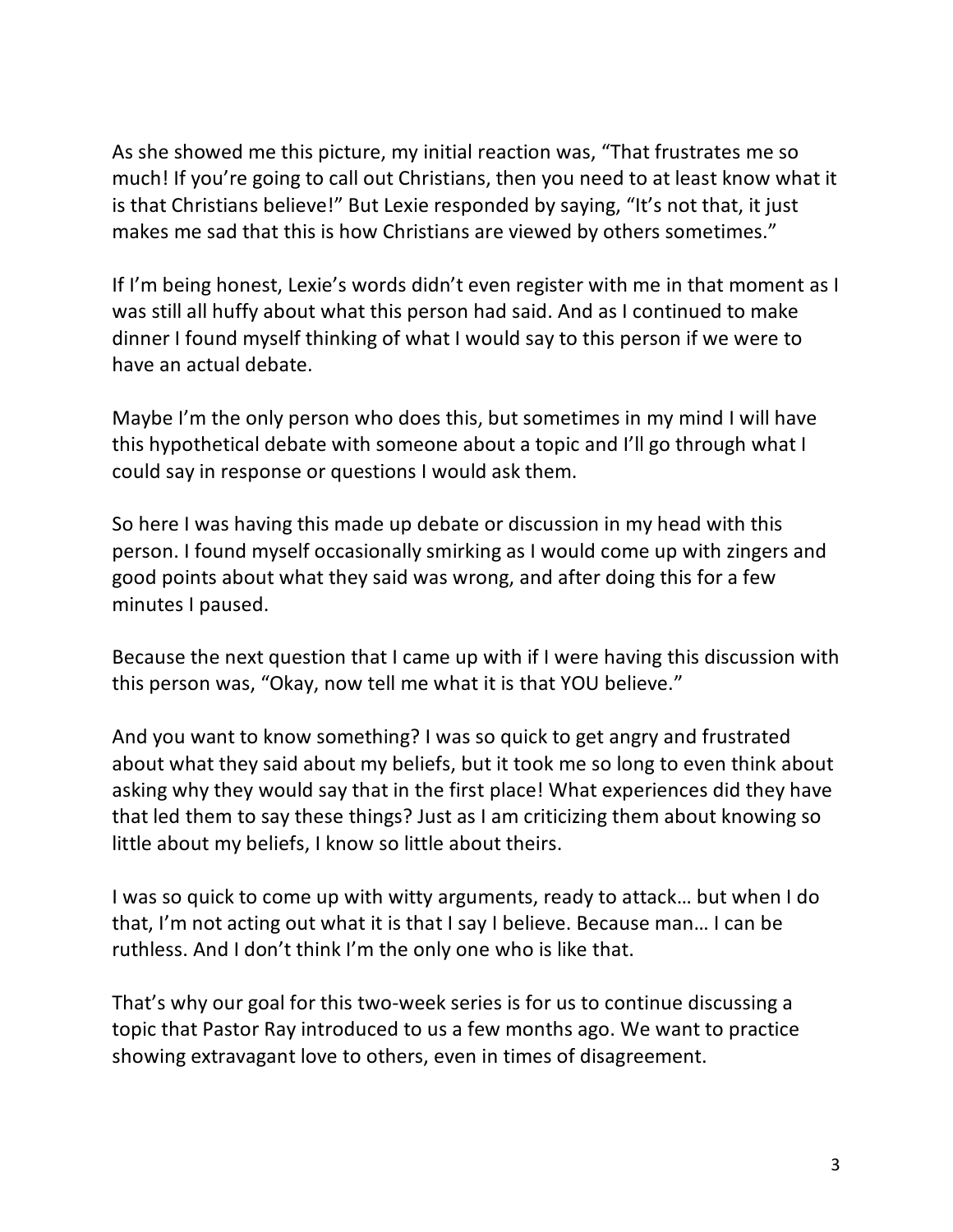But how do we do that? How can we practice showing extravagant love to those during times of disagreement?

We have to know what we have to do with our stone and shield. **\*Show series graphic\***

Now you may be wondering, what on earth is Brady talking about here? What does showing extravagant love have to do with stones and shields?

Allow me to explain…

First, we must practice the act of putting down our stones and not being so quick to attack others during times of disagreement.

Second, we must be ready to hold up our shield. Being ready to defend our faith and beliefs in a way that does not attack others, but makes sure we are ready to explain our faith and beliefs.

For the rest of our time this morning, I'd like us to talk more about what exactly it means to "put down our stone". Next week, we will look into having our shields ready.

#### **I. How Jesus Put Down Stones**

So, let's talk about putting down our stones, putting down the stone that you would have grabbed on your way into the auditorium this morning.

To do that, we are going to take a more in depth look at the John 8 passage we discussed earlier talking about the story of Jesus and the woman caught in adultery. Then, we will look into some practical ways that you and I can practice putting down our stones and perhaps not be so quick to pick them up again during times of disagreement.

#### **A. Breakdown of John 8:1-11**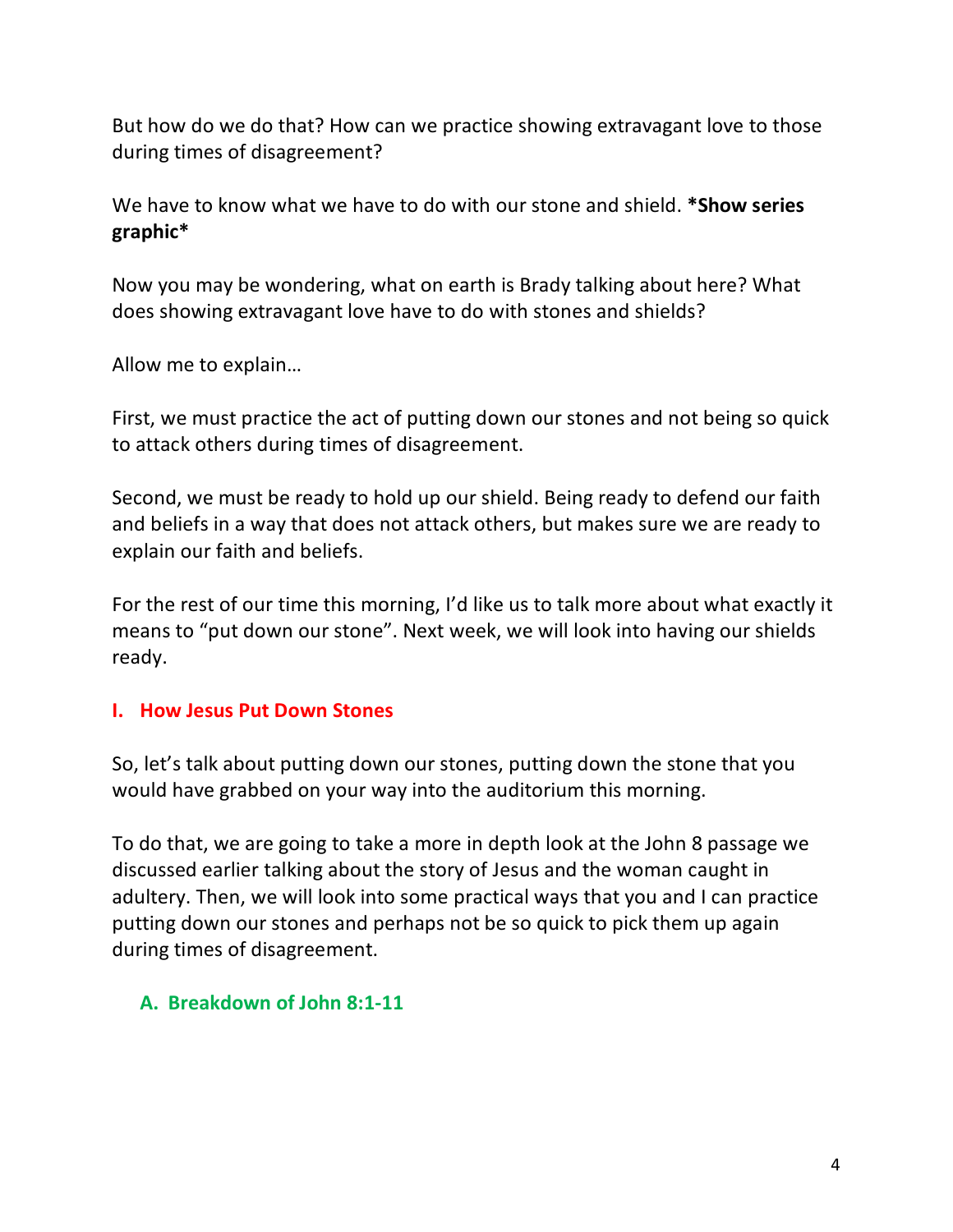If you have your Bibles, please open to John 8, starting at verse 1. As you make your way there, allow me to provide you with some context as to what it happening in this moment.

Jesus and his disciples are in Jerusalem during **The Feast of Tabernacles.** For those who may not know, The Feast of Tabernacles is a week-long fall festival commemorating the 40-year journey of the Israelites in the wilderness following the great Exodus.

Similar to Passover and the Festival of Weeks, The Feast of Tabernacles is one of three great pilgrimage feasts recorded in the Bible when all Jewish males were required to appear before the Lord in the Temple in Jerusalem.

So here Jesus and his disciples are in Jerusalem for this week-long celebration with this massive group of people for The Feast of Tabernacles, and as we often see throughout the 4 Gospels whenever Jesus is in one location for a period of time with a lot of people nearby, he finds himself teaching to large groups of people as he was very popular due to his incredible teachings and miracles.

Thus, the passage begins with Jesus at the temple and a large group gathered around him, so he began to teach them as it writes in the first 2 verses. And while he was teaching this crowd, we see something very interesting happen.

Starting at verse 3, lets read together…

# **3 As Jesus was speaking, the teachers of religious law and the Pharisees brought a woman who had been caught in the act of adultery. They put her in front of the crowd. 4 "Teacher," they said to Jesus, "this woman was caught in the act of adultery. 5 The law of Moses says to stone her. What do you say?"**

Alright, so as we read these first couple of verses I want you to pause and think of this question, "Why are the Pharisees asking Jesus this in the first place? Why are they asking Jesus' opinion on whether or not the woman caught in adultery should be executed?"

The answer to this question we find in the next verse in verse 6 where John writes,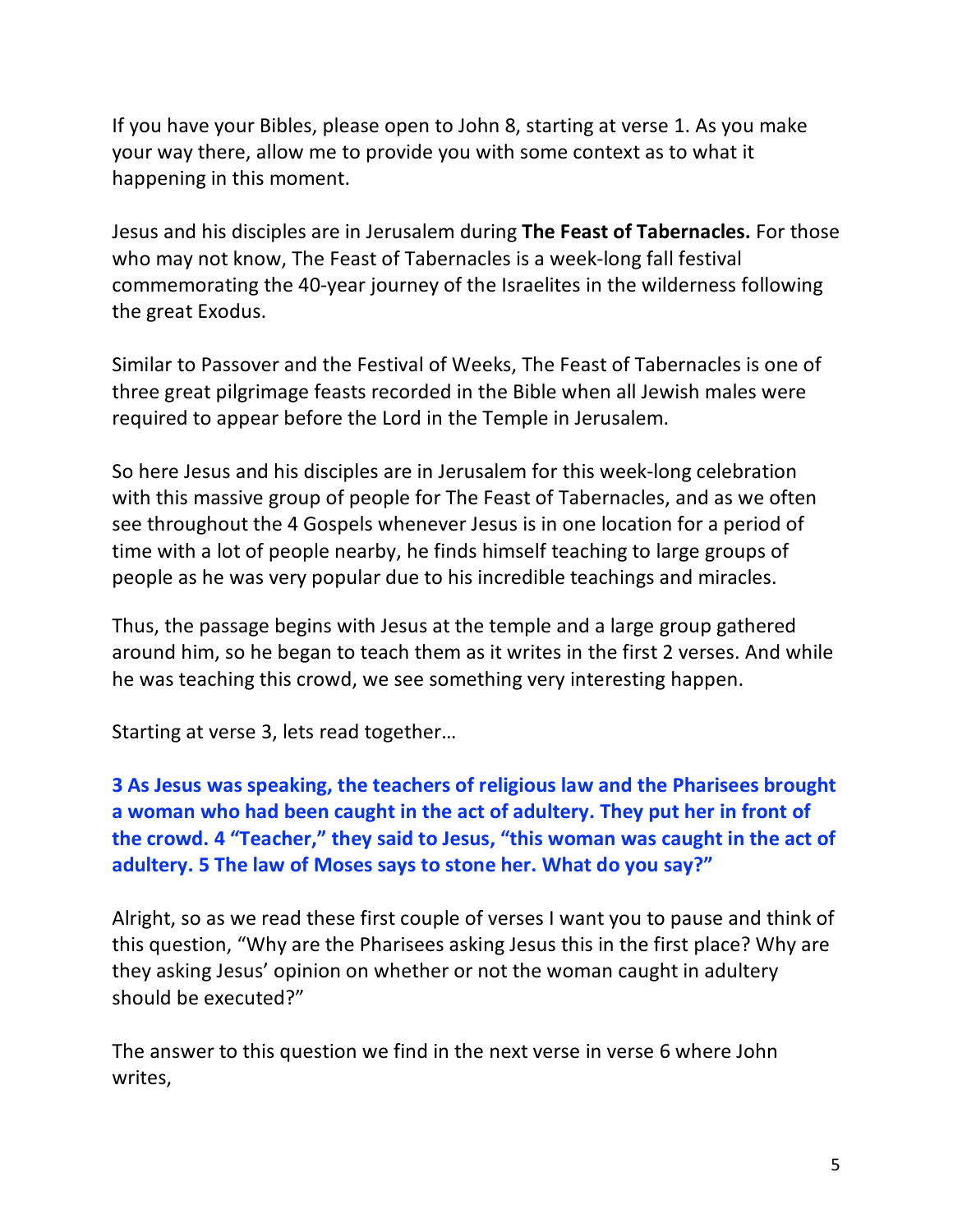## **6 They were trying to trap him into saying something they could use against him**

As we see throughout the New Testament Gospels, the Pharisees were threatened by Jesus. Because of his growing popularity, they knew he was impacting their own influence and power, so they wanted to try and catch him in a trap, hoping that he would slip up and give them a reason to arrest him.

And I will give the Pharisees credit, it was actually a pretty good trap that they had Jesus in...

You see, they were quoting Deuteronomy 22:22 where it writes,

# **If a man is found sleeping with another man's wife, both the man who slept with her and the woman must die. You must purge the evil from Israel.**

Surely the answer should be obvious then… Jesus should just let the stoning happen! The woman broke the law and was caught and as it clearly states she is to be killed. But you see…there was a problem with that.

If Jesus were to recommend stoning the woman, he would be breaking Roman law.

According to Roman law both the woman AND the man were to be executed at the same time. While the Jewish law states both the man and woman should be killed, it doesn't state how it should be done.

The Pharisees are probably smirking, thinking, "We finally got him! We got him in a trap that he won't be able to break out of!"

But think about it… What's Jesus going to do? As he proclaims to be the Jewish Messiah and Son of God, there's no way he is going to disobey the Jewish law by not having the woman executed, right? But if he does have the woman stoned, that means he will be disobeying the Roman law by having her killed without the man there as well. So what's Jesus doing to do?

I have to say, I absolutely love Jesus' response to this so-called trap he was in…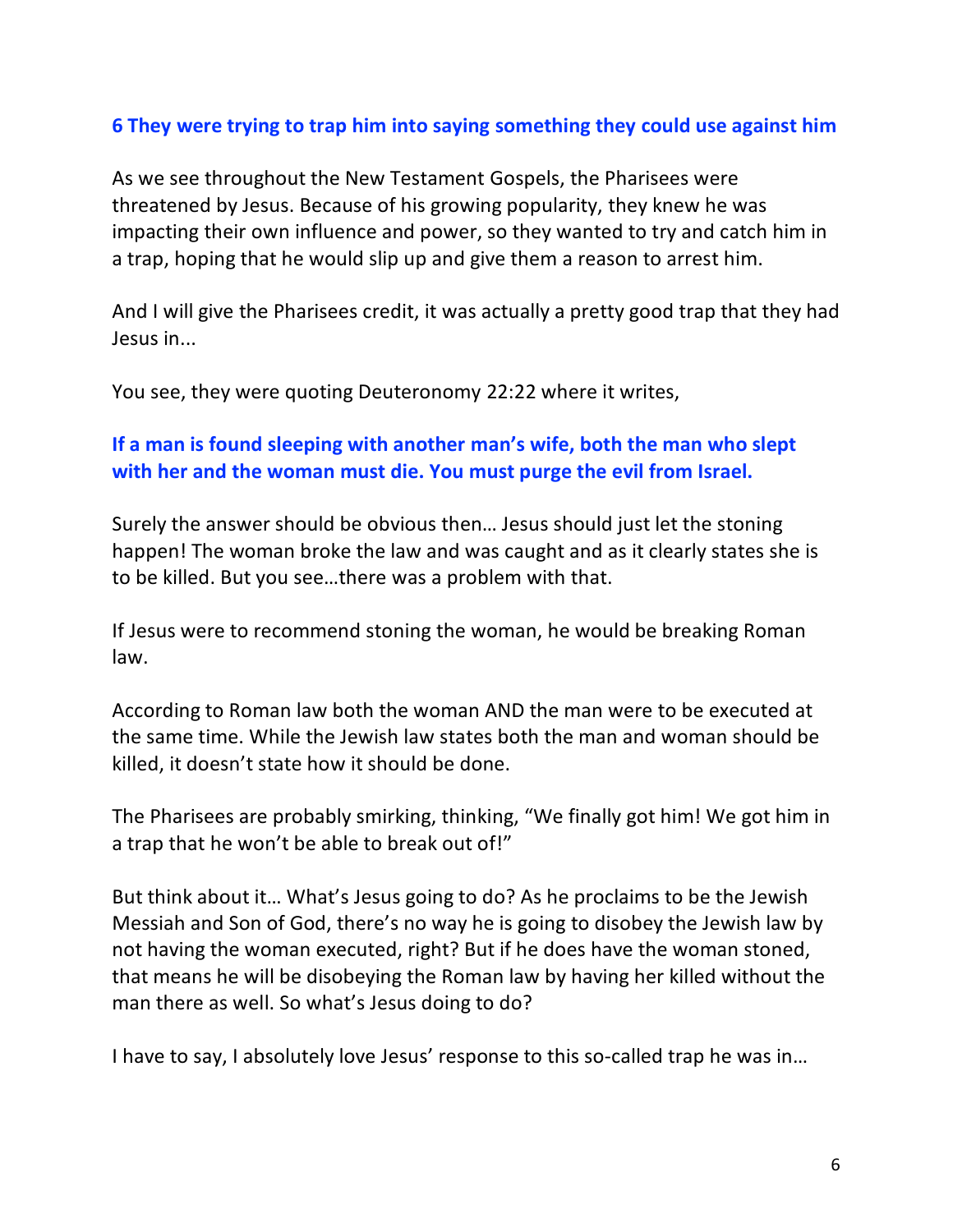## **Jesus stooped down and wrote in the dust with his finger. 7 They kept demanding an answer,**

Imagine the anger and rage building up with these Pharisees as Jesus just draws in the dust with his finger, completely ignoring their question. I'm sure some were starting to feel tempted to start throwing their stones at Jesus.

But finally, Jesus stands up and says something that the Pharisees and religious teachers were not ready for…

## **"All right, but let the one who has never sinned throw the first stone!" 8 Then he stooped down again and wrote in the dust.**

I just absolutely love how clever Jesus was with his response, and the fact that right afterwards he resumes drawing in the dirt with his finger.

This trap that Jesus was supposed to be ensnared in just took a complete 180 and Jesus now had the Pharisees trapped!

What were they going to do? Would someone actually throw a stone against the woman, proclaiming that they are perfect and never sinned in their life? That would be absolutely blasphemous!

#### **9 When the accusers heard this, they slipped away one by one, beginning with the oldest, until only Jesus was left in the middle of the crowd with the woman.**

There was nothing else they could do other than walk away.

Now with it being just Jesus and the woman, we find him standing up once again and asking the woman,

**"Where are your accusers? Didn't even one of them condemn you?"**

**11 "No, Lord," she said.**

**And Jesus said, "Neither do I. Go and sin no more."**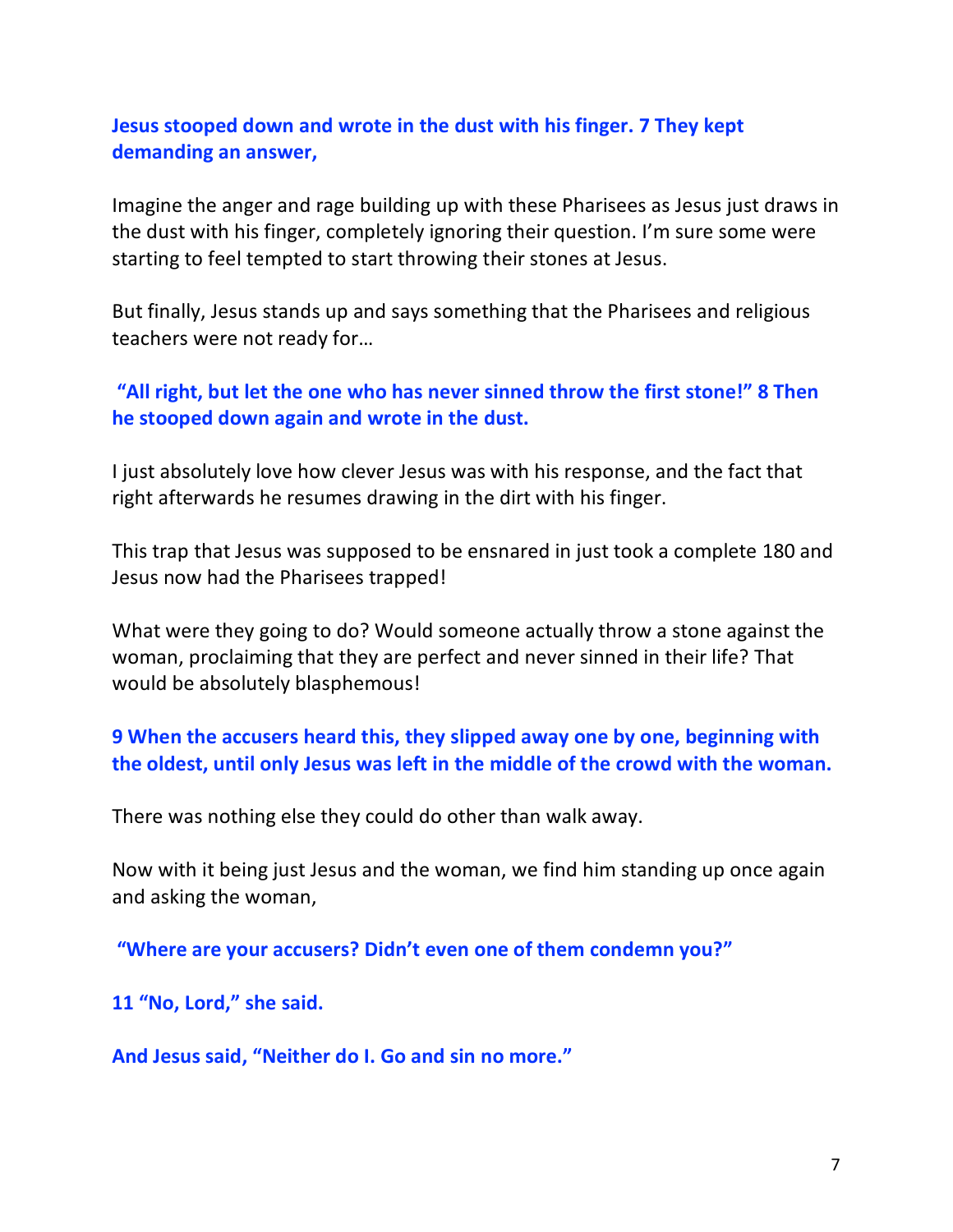It's an incredible story, whenever you slowly read through it and figure out what exactly was going on, it makes you appreciate it all the more. And now that we have this better understanding of the story, the next question we need to ask ourselves is, "What is the key takeaway from this story? What do we learn from this story?"

There are many key takeaways and important lessons we can learn from this story, but for this morning I'd like to focus on this one key lesson…

# **B. Jesus Does Not Cast a Stone At ANYONE!**

Jesus does not cast a stone at anyone.

As I shared earlier, I thought Jesus' response to the situation was absolutely brilliant because it really did seem that no matter what Jesus was going to say or do, something bad was going to happen, and he would take the blame.

However, he managed to respond in such a way that did not bring shame or pain to the woman, but instead he offered repentance and mercy.

# **In a world that so quickly wants to destroy, Jesus is quick to save.**

But what makes the story even more incredible to me is that it was not only the woman caught in adultery that Jesus never cast a stone at, but he also didn't cast a stone at the Pharisees, religious leaders, and members of the crowd who were going to participate in this stoning.

Jesus very easily could have started yelling, screaming, and belittling those trying to ensnare him in this trap. But just as he was there to help save that woman, he was there to save each and every person in that crowd.

Even those that constantly ridiculed and chastised him, Jesus still refused to cast a stone at them.

It's a tremendous example of what it looks like to show love and care to all, even in a tricky situation. No matter the trap he was in, no matter what kind of background each person has, he refused to throw a stone…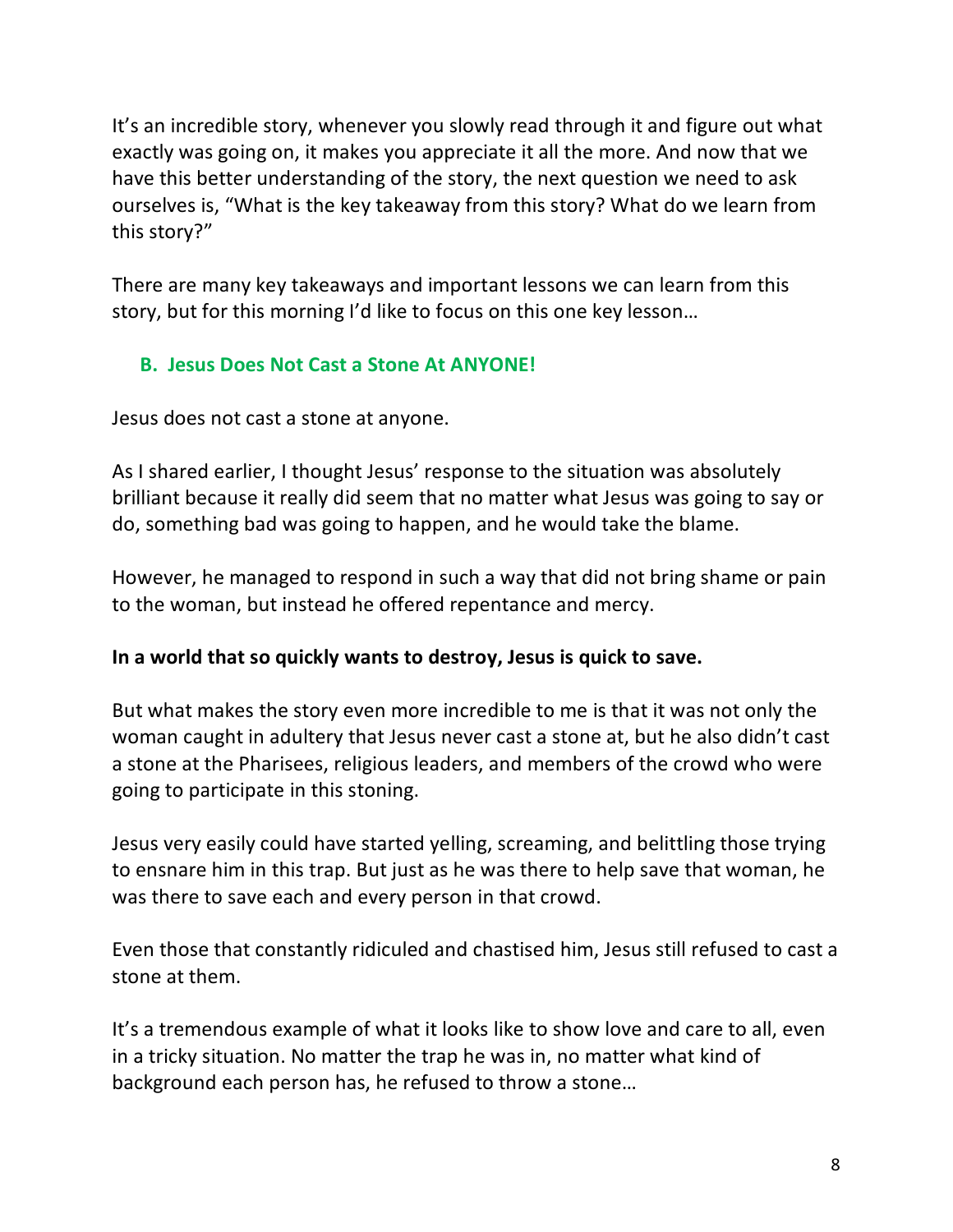#### **II. How We Can Put Down Our Stones**

But that begs the question… What about you and me? What does it look like for us to show that type of extravagant love and care to others in even the most difficult of situations?

Because I don't know about you all, but I've never been put in a situation where I was asked whether or not someone should be stoned to death.

However, I have had tough conversations about politics where I disagreed with somebody else and wanted to cast stones. I've had difficult moments while playing sports where I disagreed with a call that the umpire made and wanted to cast stones. I've had co-workers fail to do their job properly and my initial reaction was to cast stones…

With that all being said, what does it look like for us to begin practicing putting down our stones here in 2022? What does it look like for us to practice not being so quick to attack others despite the disagreements we may have with them?

To answer that, there are three things that I'd highly encourage us to begin practicing and being more aware of as we interact with others who we may have disagreements with, so let's go over them.

First, is to **listen intently** to the other person.

Second, is to **be open for conversation, not debate.**

Third, is to **be patient.**

#### **A. Listen Intently**

Let's talk about what it means to listen intently. A few months ago in one of his sermons, Pastor Ray shared with us the importance of listening to others, and in that sermon he shared this quote from Pastor Bruce Larson that said,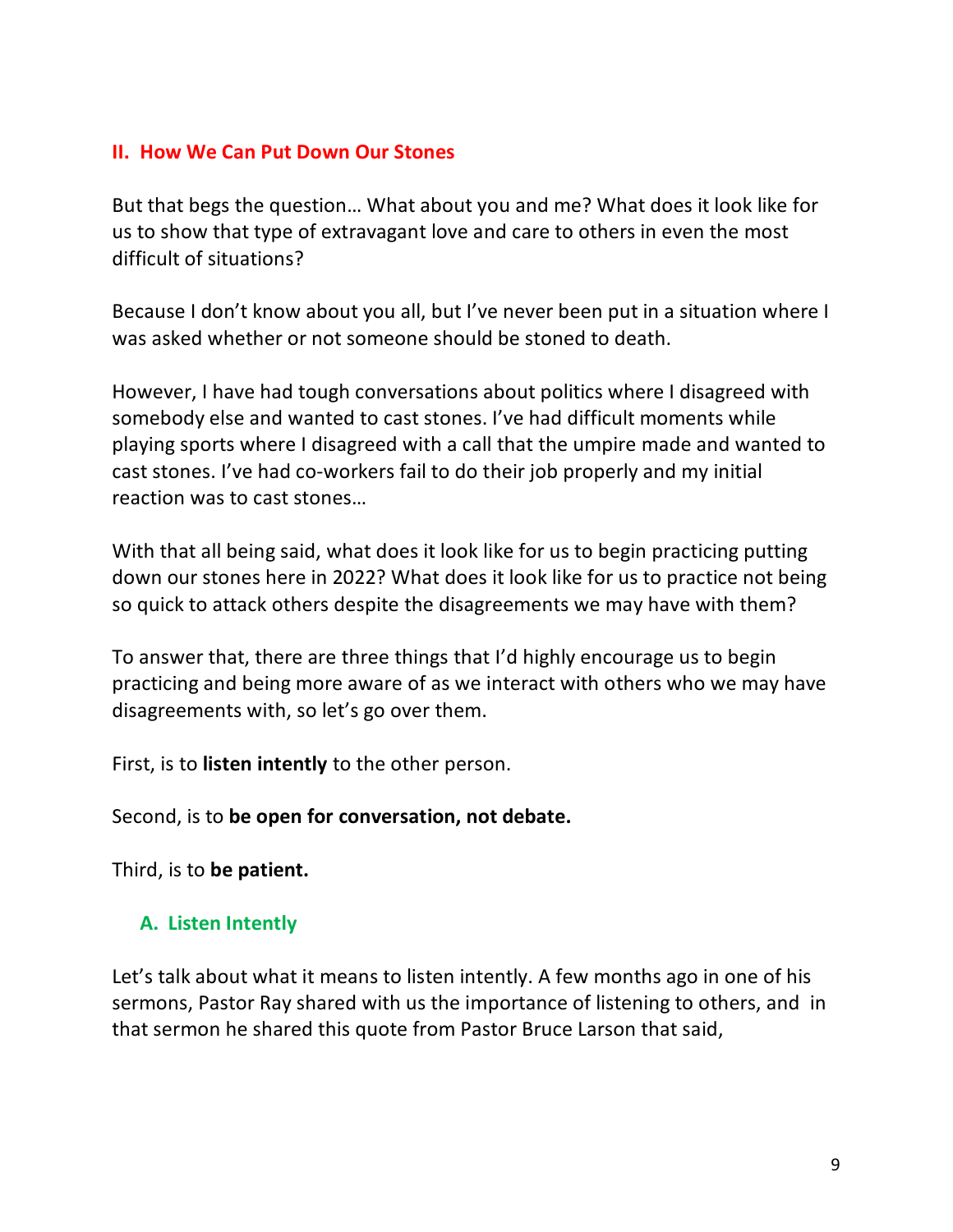**"I know you believe you understand what you think I've said, but I'm not sure you realize that what you heard is not what I meant."**

Let me repeat that one more time…

# **"I know you believe you understand what you think I've said, but I'm not sure you realize that what you heard is not what I meant."**

I had a hard time truly understanding this quote when I first heard it. It kind of sounded like some jumbled mess, so what exactly is it talking about here?

To help explain, I want to show you something that I discovered recently. It's actually pretty hilarious. There's a song by Celine Dion called My Heart Will Go On. **\*Pic of Album Cover\***

It's a pretty popular song, so I am sure some of you have heard of it before, but in the chorus of the song it says, "Near, far, wherever you are. I believe that the heart does go on." HOWEVER, it was pointed out to me that it kind of sounds like she is singing "Near, far, wherever you are… I believe that the HOT DOGS go on."

We have the audio clip, so let's see if you can hear what I am talking about...

# **\*Play Audio Clip\***

Now you won't be able to unhear Celine singing about hot dogs next time you listen to the song! But the reason I joke about that, is because how easily and often things like that can happen when we misunderstand others say.

# **"I know you BELIEVE you understand what you think I've sad… but I'm not sure you realize that what you heard is NOT what I meant."**

When we fail to properly listen it leads to miscommunication, which can often to lead to anger and frustration that makes us want to pick up that stone and get ready to throw.

But it is as James wrote,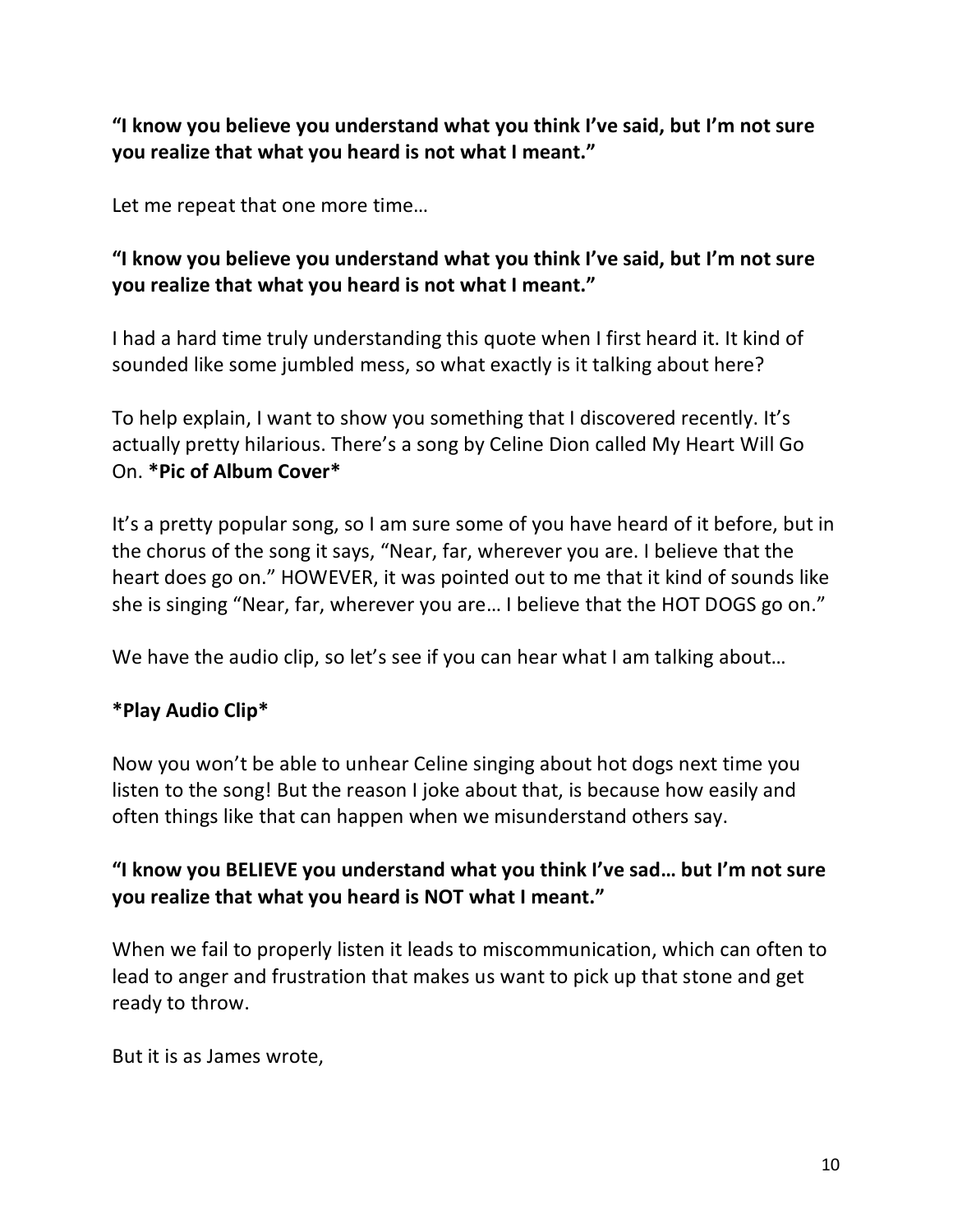## **We must be quick to hear and slow to speak. (James 1:19)**

We must be quick to hear and listen intently and have a clear understanding of what the other person is trying to say.

For example, you can do this by repeating back to them what you heard. Such as saying, "What I think I'm hearing you say is..."

Before we try to respond, let us make sure we truly understand the other person.

So that's the first thing we want to do practicing when it comes to putting down our stone. We want to listen intently.

## **B. Be open for Conversation, not Debate**

Second, we want to be open for conversation, not debate.

Let me be clear right off the start… These are not the same thing! Conversation is when I keep my mouth shut, and as we just talked about... I listen intently. And then after I fully understand what the other person is saying, I respond cordially.

On the other hand, debate is when I spend my time listening for when the person may "Slip-up" or perhaps twist their words to make it sound like they're saying something they don't really mean. They're very very different!

I will be real with you all and say this is one that I have always struggled with. As I shared earlier, I was even having a fake and made up debate in my mind with the person that made that social media post, I don't want to know what an actual conversation would have looked like in that moment!

But I know that's not the first time I've reacted that way to something or someone I disagreed with… When my brother and I were growing up we would always get into arguments about the tiniest of things. **\*Pic of Young Brady and Evan\***

We would go back and forth talking about why we were both right, and I'll be honest, I would hardly listen to what he would say, I was just trying to come up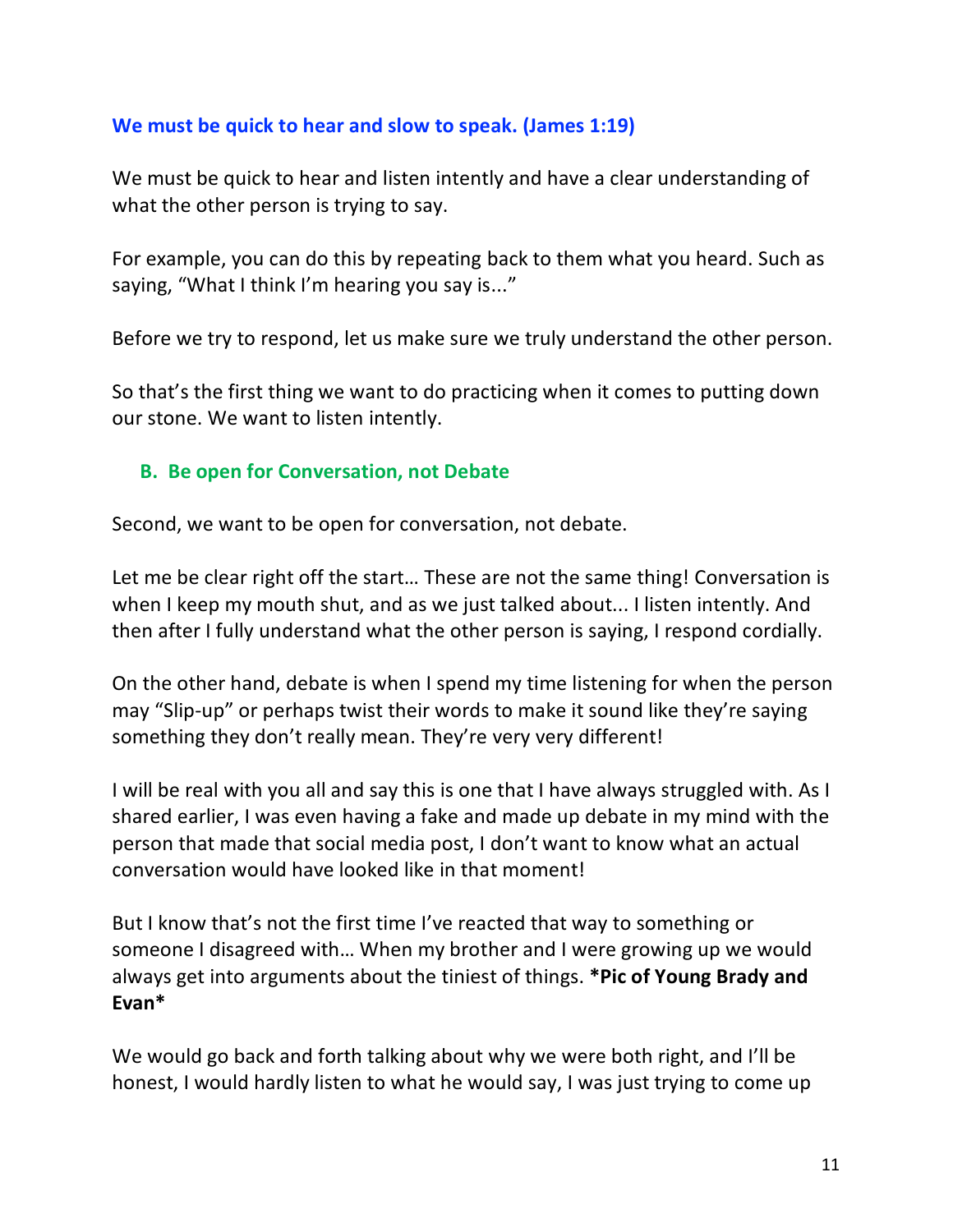with my next "zinger". Our arguments and debates would just go on and on and on until eventually my brother would say to me, "Can you just stop?! Why do you always have to get the last word?!"

Thinking back, I wasn't trying to have a conversation with him about these things. I wasn't even trying to hear his point of view and his thoughts. I just wanted to overpower him, I just wanted to come out on top, even if I knew I was wrong!

But that's not what real conversation is about. Real conversation is about making sure the other person knows that they are being heard, it's not about trying to "one-up" them.

It's just as the Apostle Paul wrote to Timothy,

# **14 Keep reminding God's people of these things. Warn them before God against quarreling about words; it is of no value, and only ruins those who listen. (2 Timothy 2:14)**

Very very rarely will you be able to change the opinion of someone through debating and coming up with powerful "zingers" that will just put them down… But when they know that they are truly being listened to, that will invite them to listen to what you have to say in return, which will create proper conversation.

However, that will not always happen right away, and that's why we must be sure to practice the 3<sup>rd</sup> and final point when it comes to putting down our stones...

# **C. Be Patient**

#### BE PATIENT!

I said the last point of making sure we are being open to conversation rather than debate was hard, but I think this may be even more difficult for us.

We like things to happen fast! If our phones or computers take longer than 3 seconds to complete our Google search, we get frustrated. If the drive thru at the fast food restaurant is anything but fast, we get frustrated. And if we are trying to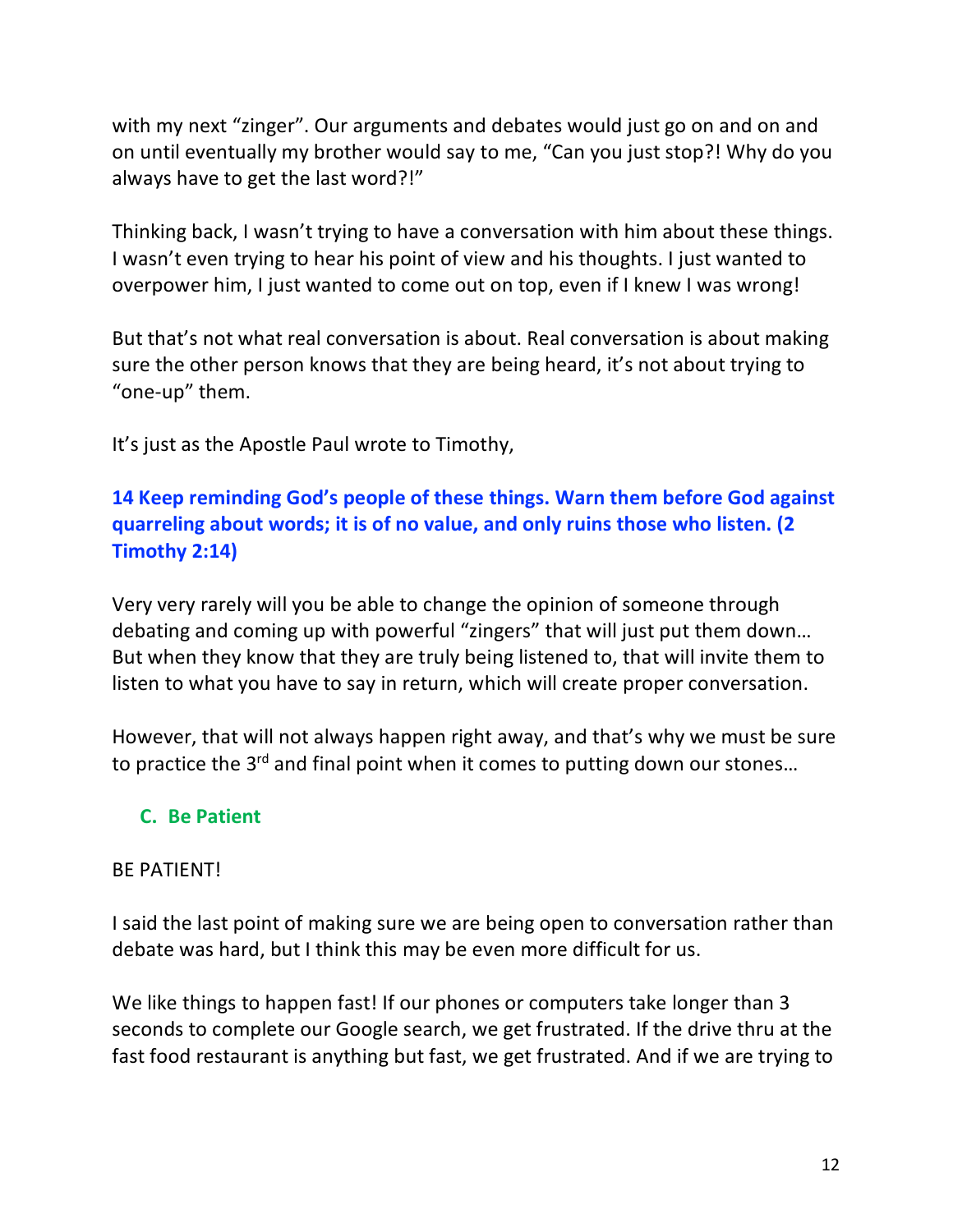talk to someone about our thoughts on a topic, but they aren't interested in listening… we get FRUSTRATED!

And do you know what happens when you get frustrated as your patience wears thin? You want to pick up that stone and throw!

There's actually a pretty hilarious story from whenever I was younger of me losing my patience, and rather than throwing a stone… I actually threw a cat!

Which I know, it sounds absolutely terrible, so let me explain. **\*Pic of young Brady with a kitten\***

When I was around 4 or 5 years old I was playing with one of our outdoor cats on the deck of our house, which was located directly off the kitchen.

I was trying to play with the cat, and I wanted to hold and pet it, but the cat was not too interested in that. When I finally got a hold of the cat in my arms, it was squirming around and while it was squirming it scratched my arm.

After trying so hard to be nice to the cat and wanting to show it my love and care… I reached my breaking point after it ended up scratching me in rejection! So I picked up the cat one more time and instead of trying to bring it in to hold and cuddle it… I chucked it off part of our deck!

Now mind you, it wasn't too high of a drop or anything, and the cat was completely fine afterwards…but as my Dad watched all of this happen from the kitchen window, I got in a bit of trouble…

But how easy it can be for us to have good intentions at the start but lose our patience quickly into the process. Wanting to help others, wanting to connect with them, wanting to understand them better… but if it doesn't go how we planned we can lose our patience and throw them off a deck!

I'm totally kidding… but in all seriousness, our gut reaction may be us wanting to pick up our stones when things get difficult and aren't going the way we had planned.